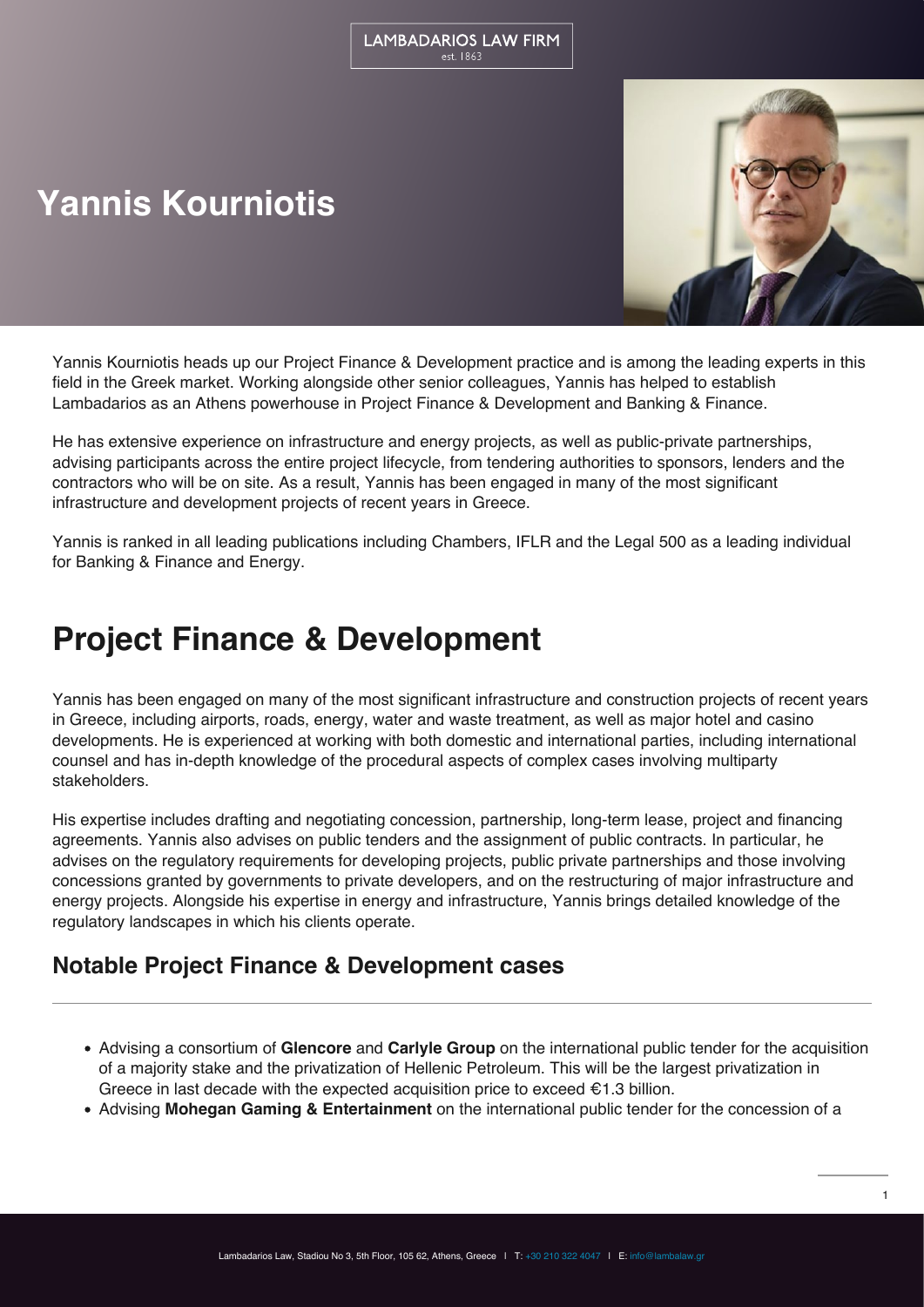Casino License and the development of the Hellinikon Integrated Casino Resort, a seminal project for Greece with a total value exceeding €1 billion..

- Advising an international consortium of **Autostrade, Aktor, Intrakat, Intrasoft International** on the international public tender for the installation and operation of the new electronic tolling system in the Greek motorways, the first such system to be implemented in Greece, with a total value of approximately €400m.\*
- Advising **FLNG RUS** on the development and financing of floating power barges projects in selected areas of Greece.

#### **Major Concession Projects – Lenders and Sponsors work**

- Advising the consortium of lenders (NBG, Piraeus and Alpha) providing acquisition finance to **Avi Alliance** (a subsidiary of Canadian fund PSP), which is participating to the public tender for the acquisition of a 30% stake at Athens International Airport.
- Advising **Egis** and **Meridiam** on the North Crete Axis, a road concession project of €1 billion.
- Advising **Avax Marguerite** consortium on the North Crete Axis PPP road project of €250m.
- Advising the lenders of an international consortium on its participation in the public tender for the concession of the right to operate, maintain and commercially exploit the **Egnatia Motorway**.
- Advising the lenders of the **Aegean Motorway** on the financing of the design, construction, operation and maintenance of the respective motorway.\*
- Advising a major construction company on its participation to the public tender for the concession of the right to operate, maintain and commercially exploit **the Alimos Marina**.\*
- Advising a major construction company in its capacity as the EPC Contractor of the **14 Greek Regional Airports**, which were privatized by means of a concession agreement.\*
- Advising the sponsors of the **Olympia Odos Motorway** on the design, finance, construction, operation, and maintenance of the respective motorway.\*
- Advising an international construction company with respect to its participation in the construction joint venture of the **Central Greece Motorway**.\*
- Advising an international construction company with respect to its participation in the construction joint venture of the **Nea Odos Motorway**.\*
- Advising an international consortium on its participation in the public tender for the design, finance, construction, operation and maintenance of the **Moreas Motorway**.\*
- Advising an international consortium on its participation in the public tender for the design, finance, construction, operation and maintenance of the **Central Greece Motorway**.\*
- Advising an international consortium on its participation in the public tender for the design, finance, construction, operation and maintenance of the **Nea Odos Motorway**.\*
- Advising an international consortium on its participation in the public tender for the design, finance, construction, operation and maintenance of the **Thessaloniki Submerged Tunnel.\***
- Advising a State-owned entity with respect to the tendering of the design, finance, construction, operation and maintenance of the **Thriassio Logistics Center**.\*
- Establishing and advising the operator of the **Rion Antirion** fixed link project on operation and maintenance matters.\*
- Advising the concession company of the **Corinth Canal,** which was privatized by means of a concession agreement.\*

#### **PPPs**

- Advising the winning consortium led by **J&P Avax** in a PPP on project and finance documents for a waste treatment project (financing, design, construction, operation, maintenance) on the basis of a concession by the Municipality of Ilida.
- Advising the sponsors on the design, finance, construction, operation, and maintenance of the **Serres Waste Treatment Project**.\*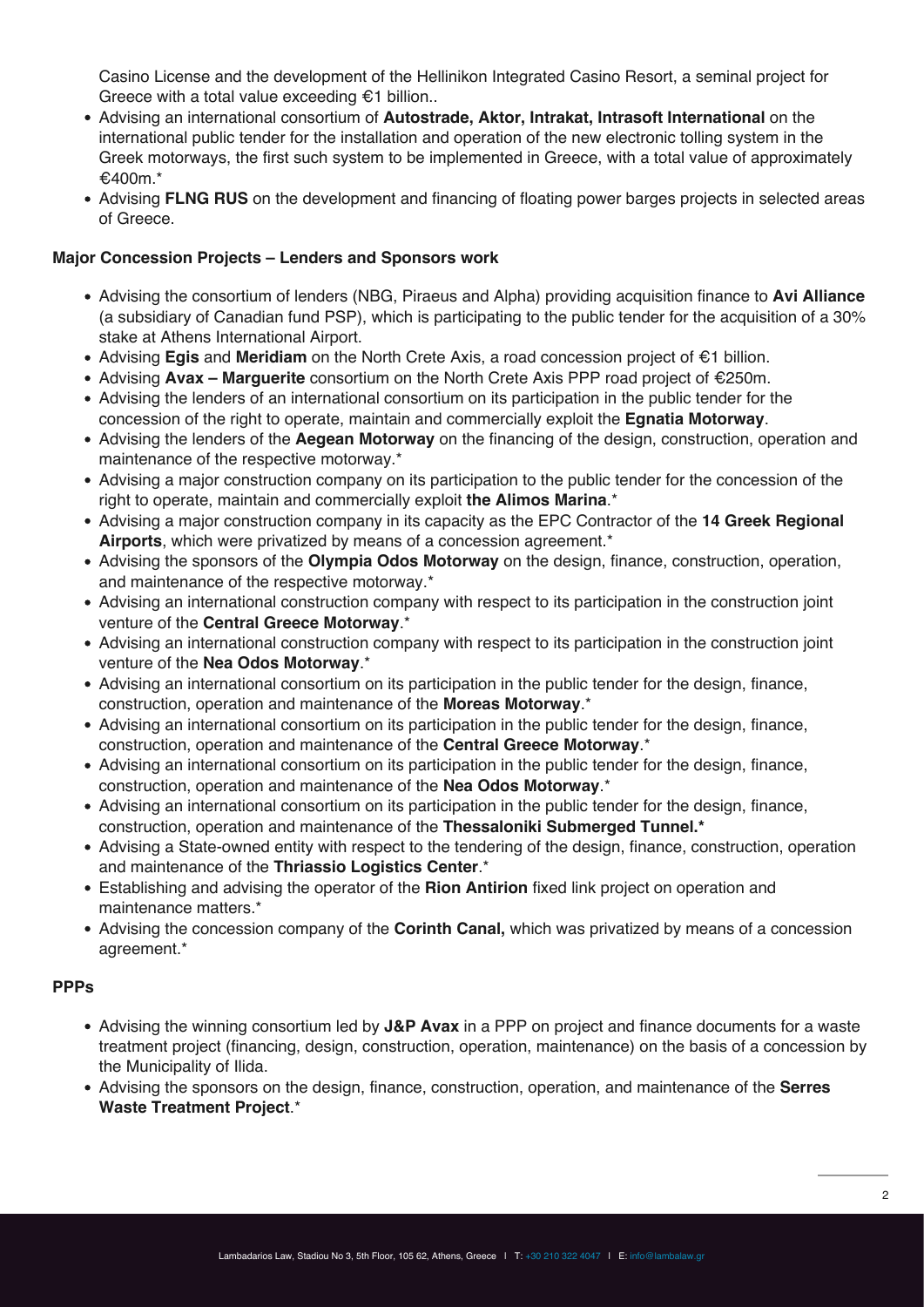- Advising the winning consortium of the public tender for the design, finance, construction, operation, and maintenance of the **Epirus Waste Treatment Project**.\*
- Advising a State-owned entity with respect to the tendering of the design, finance, construction, operation, and maintenance of two clusters of public schools through PPP contracts.\*
- Advising a State-owned entity with respect to the tendering of the design, finance, construction, operation, and maintenance of two hospitals through PPP contracts.\*
- Advising a State-owned entity with respect to the tendering of the design, finance, construction, operation, and maintenance of a rehabilitation center through a PPP contract.\*
- Advising a State-owned entity with respect to the tendering of the design, finance, construction, operation, and maintenance of a university student hall through a PPP contract.\*
- Advising the lending banks on the financing of the design, construction, operation, and maintenance of two **Municipal Headquarter Buildings in Corinth and Trikala** respectively.\*
- Advised **Sterner Stenhus** on the first secondary sale of an availability based PPP in Greece. Avax sold an operational school PPP comprising of 10 schools in the Attica region.
- *\* The above experience marked with an asterisk was gained by Yannis Kourniotis prior to joining Lambadarios.*

## **Banking & Finance**

Yannis' experience in Project Finance also plays a crucial role in supporting the work of our Banking & Finance practice. He has served as lenders' counsel on a number of major transactions including: advising a consortium of lenders in a €1 billion tender for a 30% stake in Athens International Airport; advising National Bank of Greece on several energy infrastructure projects, and; advising a number of GEK Terna companies on a range of matters including a €700m tender for a toll road in northern Greece and a number of syndicated loans.

## **Notable Banking & Finance cases**

### **International Financial Institutions**

Advising **Black Sea Trade & Development Bank**, an international financial institution, on signing a €190m bond loan with Public Power Corporation.

#### **Lenders' Counsel Infrastructure**

- Advising the consortium of lenders (NBG, Piraeus and Alpha) providing acquisition finance to **Avi Alliance** (a subsidiary of Canadian fund PSP), which is participating to the public tender for the acquisition of a 30% stake at Athens International Airport for a financing that would exceed €1 billion.
- Lenders' counsel on the bidding by **Terna and Egis for Egnatia Odos S.A.,** a major toll road in the North of Greece tendered by the HRADF as part of the privatization program of the Greek State estimated at a value of €700m.
- Advising the four major **Systemic Greek banks** (NBG, Piraeus, Eurobank and Alpha) in all aspects of the issue of a syndicated bond loan amounting to €35m for Terna Magnesite.
- Advising on a €130m syndicated corporate bond loan to GEK Terna led by **Piraeus Bank** as mandated lead arranger.
- Lenders' counsel to **National Bank of Greece** for the refinancing of a wind-farm project.
- Lenders' counsel to **National Bank of Greece** to advise on the acquisition of a 12MW photovoltaic park in Greece.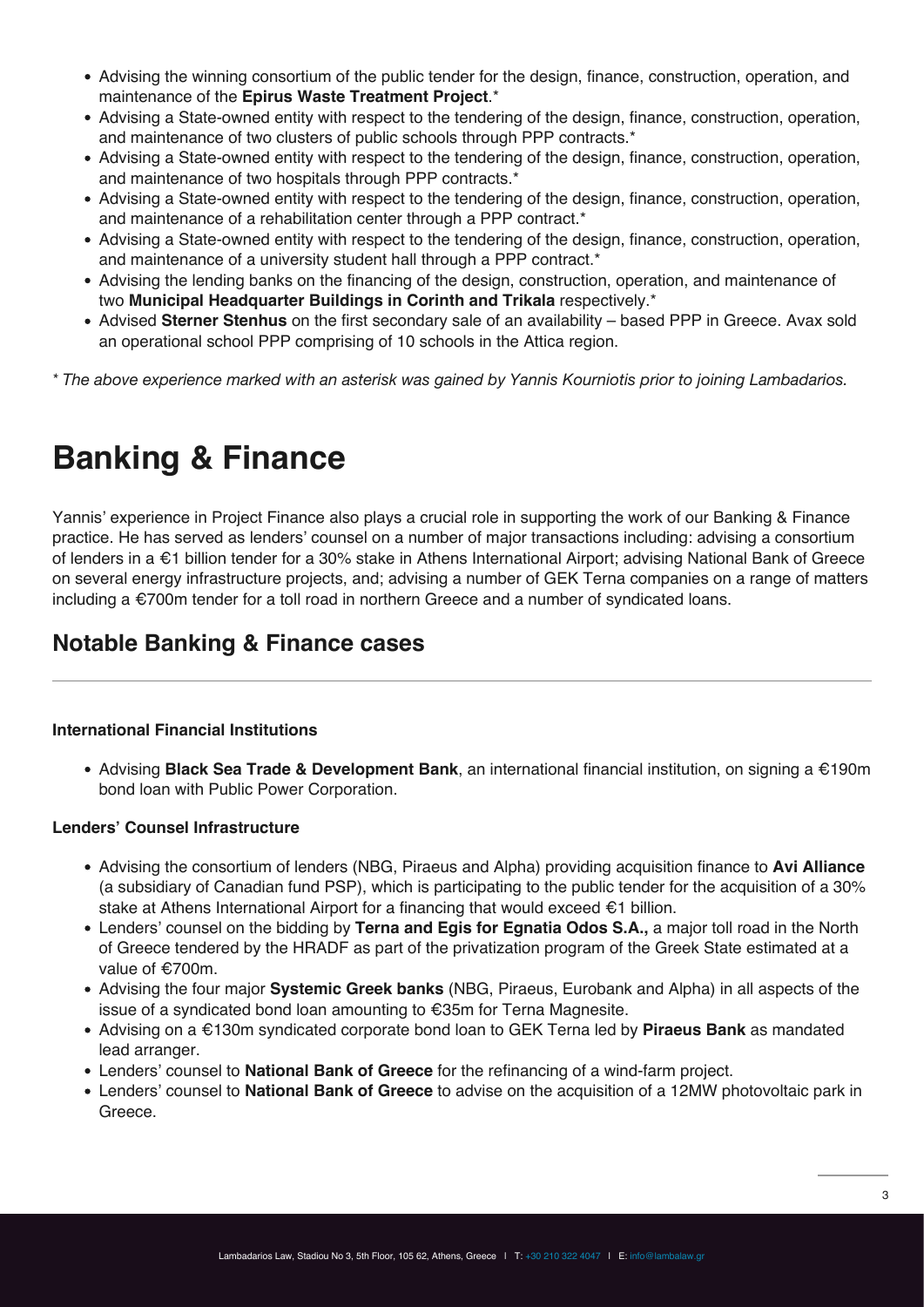- Lenders' counsel to **National Bank of Greece** for the refinancing of a Quest Pylos Energy.
- Advising the lenders of the **Aegean Motorway** on the financing of the design, construction, operation and maintenance of the respective motorway.\*
- Advised an international bank in the financing of the project for the construction, operation and maintenance of the **EEN Viotia wind farm**.\*
- Advised an international bank in the financing of the project for the construction, operation and maintenance of the **Anemos Makedonias wind farm**.\*
- Advised an international bank in the financing of the project for the construction, operation and maintenance of the **Aeolos Fthiotidas wind farm**.\*
- Advised an international bank in the financing of the project for the construction, operation and maintenance of the **Aderes wind farm**.\*
- Advised an international bank in the financing of the project for the construction, operation and maintenance of the **HypatoEnergiaki solar park**.\*
- Advised an international bank in the financing of the projects for the construction, operation and maintenance of the **Viosar solar parks**.\*
- Lender's counsel to **NBG** for the refinancing of a wind farm project.
- Advised **Alpha Bank** in financing Hines for the development of Academy Gardens a greenfield project in the Athens Metro Area.

### **Acquisition Finance – Asset Finance**

- Advising a consortium of **Glencore** and **Carlyle** in the public tender for the privatization of Hellenic Petroleum, as well as its acquisition financing.
- Advising the winning consortium of **Autostrada, Aktor, Intrasoft and Intrakat** on the implementation of the Greek motorways electronic tolling system, as well as its project financing, amounting to €300m.\*
- Advising **Mohegan Gaming & Entertainment** in its participation to the public tender for the concession of a Casino License and the financing of the Hellinikon Integrated Resort Casino. Project tendered out by the Hellenic Ministry of Finance and the Hellenic Gaming Commission. This project is estimated at over €1 billion.
- Advising **Nostira S.A.** on the development and financing of two 36MW wind-power plants.
- Advising **El Sewedy Electric** in the legal due diligence and acquisition of four SPVs currently operating wind farms in Greece.
- Advising **ICON Infrastructure** on the due diligence for an acquisition of three wind farms and 12 PV parks.

*\* The above experience marked with an asterisk was gained by Yannis Kourniotis prior to joining Lambadarios.*

## **M&A**

Yannis has extensive experience of representing clients in the privatization, merger and acquisition of oil, gas and utility companies, as well as the acquisition by foreign and local investors of renewable energy project development companies. He has advised on both the buy and sell side of numerous major transactions and his understanding of the commercial drivers of this sector and his ability to provide practical, solution-focused advice is second to none.

## **Notable M&A cases**

Advising **DEPA** the public gas corporation on the privatization process run by the HRADF for the sale of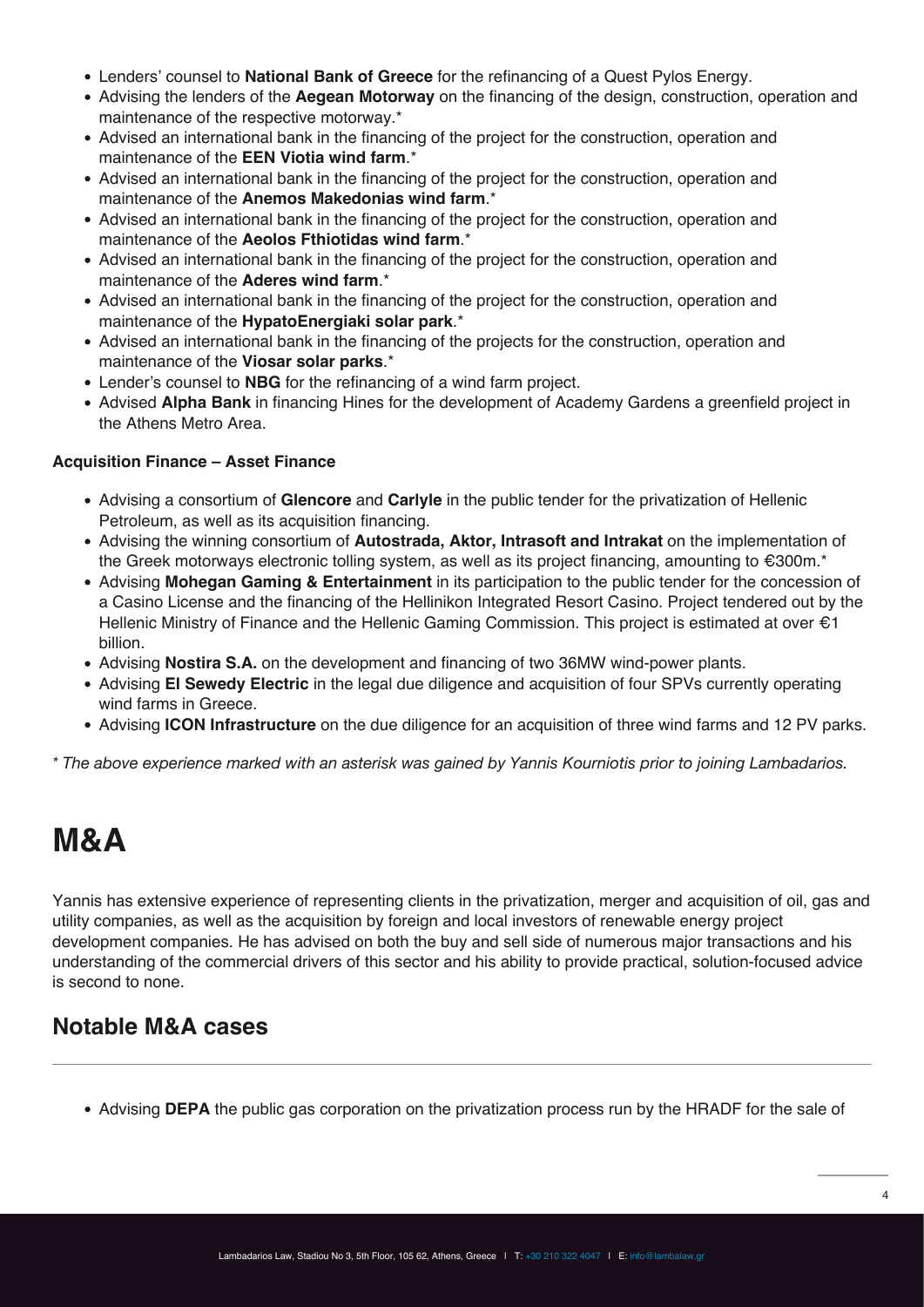the DEPA Commercial to an interested investor for an estimated value of between €300m and €400m.

- Advising **DEPA** the public gas corporation on the privatization of DEPA Infrastructure through a privatization process run by the HRADF for the sale of the gas grid infrastructure around Greece for an estimated €700m.
- Advising a consortium of **Glencore** and **Carlyle** in the public tender for the privatization of Hellenic Petroleum, as well as its acquisition financing.
- Lenders' counsel on the bidding by **Terna** and **Egis** for Egnatia Odos S.A., a major toll road in the north of Greece tendered by the HRADF as part of the privatization program of the Greek State.
- Advising an international consortium in its participation to the public tender for the privatization of the national gas grid (**DESFA**).\*
- Advising **ICON Infrastructure**, one of the leading infra funds out of the UK on a major investment into a listed company in the ATHEX active in renewable energy.
- Advising **El Sewedy Electric** in the legal due diligence and acquisition of four SPVs currently operating wind farms in Greece.
- Advising **ICON Infrastructure** on the due diligence for an acquisition on three wind farms and 12 PV parks.
- Advising **Nostira Renewable Energy** on the sale of two wind farms to Cubico Sustainable Investments.
- Advised **Sterner Stenhus** on the first secondary sale of an availability based PPP in Greece. Avax sold an operational school PPP comprising of 10 schools in the Attica region.

*\* The above experience marked with an asterisk was gained by Yannis Kourniotis prior to joining Lambadarios.*

## **Energy**

Yannis is one of the leading experts in the oil and gas and renewable energy sectors in Greece and has advised on many of the most significant developments of recent years. He is widely respected as a lawyer who commits everything to getting the deal done, combining technical legal expertise and an acute understanding of the requirements of all market participants.

### **Notable Energy cases**

#### **Oil & Gas**

- Advising **DEPA** the public gas corporation on the privatization of DEPA Infrastructure through a privatization process run by the HRADF for the sale of the gas grid infrastructure around Greece for an estimated €700m.
- Advising **DEPA** the public gas corporation on the privatization process run by the HRADF for the sale of the DEPA Commercial to an interested investor for an estimated value of between €300m and €400m.
- Advising an international consortium in its participation to the public tender for the privatization of the national gas grid (**DESFA**).\*
- Advising the lenders on the financing of the project for the construction, operation and maintenance of the **Trans-Adriatic Pipeline**(TAP).\*
- Advised the preferred bidder in the public tender for the award of the right to exploit and produce hydrocarbons in the offshore blocks west of Crete and south west of Crete.\*
- Advised Hellenic Petroleum in the public tender for the award of the right to exploit and produce hydrocarbons in the offshore blocks No.2 and No.10 of the Ionian Sea.\*
- Advised the **Hellenic Republic** in the tendering of the right to exploit and produce hydrocarbons in the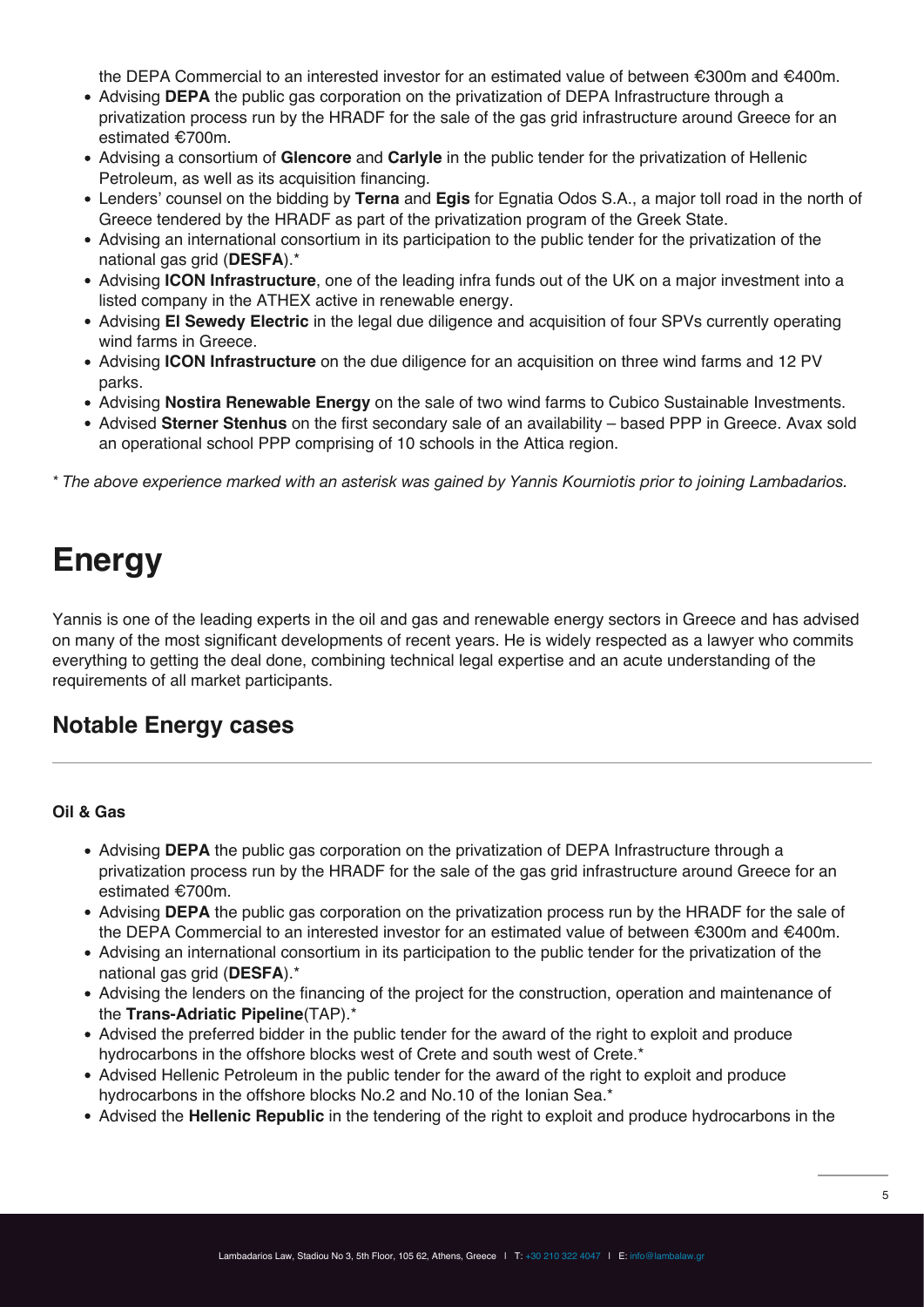onshore and offshore blocks Ioannina, Katakolon and Patraikos Gulf.\*

- Advised Hellenic Petroleum in the public tender for the award of the right to exploit and produce hydrocarbons in the onshore block 'Arta -Preveza'.\*
- Advised Hellenic Petroleum in the public tender for the award of the right to exploit and produce hydrocarbons in the onshore block 'Northwest Peloponnese'.\*
- Advised the project company in the design, finance, construction, operation and maintenance of the Interconnector Greece – Bulgaria (**ICGB**).\*
- Advised the sponsors of the project for the design, finance, construction, operation and maintenance of the **Alexandroupolis FSRU**.\*

#### **Renewable**

- Advising **Nostira** on the sale of two wind farms to Cubico Sustainable Investments.
- Retained by **NBG** to advise on the acquisition of a 12MW photovoltaic park in Greece.
- Lenders' counsel to **NBG** for the refinancing of a wind-farm project.
- Advising **Icon Infrastructure** on the due diligence for an acquisition on three wind farms and 12PV park.
- Advised an international bank in the financing of the project for the construction, operation and maintenance of the **EEN Viotia wind farm**.\*
- Advised an international bank in the financing of the project for the construction, operation and maintenance of the **Anemos Makedonias wind farm**.\*
- Advised an international bank in the financing of the project for the construction, operation and maintenance of the **Aeolos Fthiotidas wind farm**.\*
- Advised an international bank in the financing of the project for the construction, operation and maintenance of the **Aderes wind farm**.\*
- Advised an international bank in the financing of the project for the construction, operation and maintenance of the **HypatoEnergiaki solar park**.\*
- Advised an international bank in the financing of the projects for the construction, operation and maintenance of the **Viosar solar parks**.\*
- Advised PPC Renewables SA on the tendering of the project for the repowering of a portfolio of 13 wind parks in various Aegean islands.\*
- Advised the project company in the refinancing of the loan for the construction, operation and maintenance of the **Kitheronas wind park**.\*

### **Regulatory and Energy Production**

- Advising **Black Sea Trade & Development Bank**, an international financial institution, on signing a €150m bond loan with Public Power Corporation.
- Advised the sponsors in the financing of the project for the design, construction, operation and maintenance of the **Korinthos Power thermal power plant**.\*
- Advised the sponsors in the refinancing of the loan for the construction, operation and maintenance of the **Agios Nikolaos thermal power plant**.\*

*\* The above experience marked with an asterisk was gained by Yannis Kourniotis prior to joining Lambadarios.*

## **Utilities**

### **Notable Utilities cases**